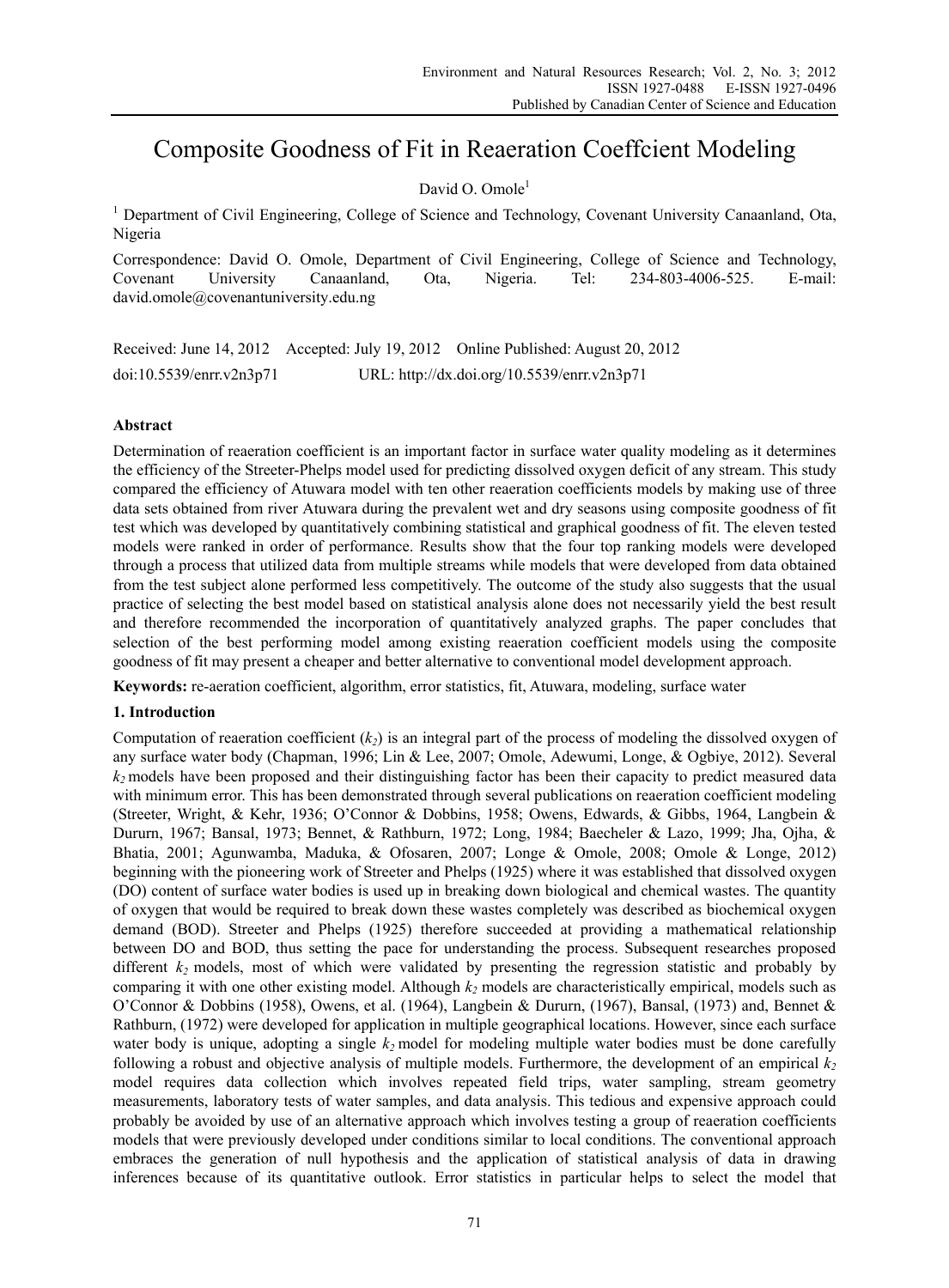minimizes error. However, the use of graphs visually demonstrates the comparison between measured and simulated data and thus presents an argument that may agree with or differ from statistical inference. A perfect fit of the two plotted lines therefore show that the simulated data perfectly represents the measured data and the equation of the line simulating data becomes the perfect model. Otherwise, the line that best simulates measured data becomes the preferred model. Therefore, the current study, which may be the first of its kind, proposes a method that combines both statistical and visual inspection of graphs of multiple models using the same data sets.

|  |  |  |  | Table 1. Selected models for composite goodness of fit test (test of performance) |  |
|--|--|--|--|-----------------------------------------------------------------------------------|--|
|  |  |  |  |                                                                                   |  |

| s/n                     | Model                                           | Authors                          | Background                                                                                                                                                                      | Country    |
|-------------------------|-------------------------------------------------|----------------------------------|---------------------------------------------------------------------------------------------------------------------------------------------------------------------------------|------------|
|                         | 1 $k_2 = 46.2679 \frac{U^{1.5463}}{H^{0.0128}}$ | Atuwara (Omole &<br>Longe, 2012) | Based on data gathered from River Atuwara in Southwest Nigeria. Range: $(0.01 \le U \le$<br>1.15 m/s: $0.1 \leq H \leq 3.56$ m) where U is velocity and H is hydraulic radius   | Nigeria    |
| $\sqrt{2}$              | $k_2 = 12.9 \frac{U^{0.5}}{H^{1.5}}$            | O'Connor &<br>Dobbins (1958)     | For moderately deep to deep channels. Range: $(0.305 \leq H \leq 9.14 \text{ m}; 0.15 \leq U \leq 0.49$<br>m/s; $0.5 \le k_2 \le 12.2 d^{-1}$                                   | <b>USA</b> |
| $\overline{\mathbf{3}}$ | $k_2 = 11.632 \frac{U^{1.0954}}{H^{0.0016}}$    | Agunwamba et al.<br>(2007)       | Based on data gathered from creeks in the south-south part of Nigeria. Where U is<br>velocity and H is hydraulic radius                                                         | Nigeria    |
| $\overline{4}$          | $k_2 = 5.792 \frac{U^{0.5}}{H^{0.25}}$          | Jha et al., (2001)               | Based on data obtained from River Kali in India                                                                                                                                 | India      |
| 5.                      | $k_2 = 5.026 \frac{U^{0.969}}{H^{1.673}}$       | Streeter & Phelps                | Based on data gathered from River Ohio, USA                                                                                                                                     | <b>USA</b> |
| 6                       | $k_2 = 10.046 \frac{U^{2.696}}{H^{3.902}}$      | Baecheler & Lazo<br>(1999)       | For slight slope rivers in a mountainous environment                                                                                                                            | Chile      |
| $\boldsymbol{7}$        | $k_2 = 21.7 \frac{U^{0.67}}{H^{1.5}}$           | Owens et al., (1964)             | Oxygen recovery monitored for six streams in England following de-oxygenation with<br>sodium sulfite. Range: $(0.12 \le H \le 3.35 \text{ m}; 0.55 \le U \le 1.52 \text{ m/s})$ | England    |
| $\,8$                   | $k_2 = 4.67 \frac{U^{0.6}}{H^{1.4}}$            | <b>Bansal</b> (1973)             | Based on re-analysis of re-aeration data of numerous data                                                                                                                       | <b>USA</b> |
| 9                       | $k_2 = 20.2 \frac{U^{0.607}}{H^{1.689}}$        | Bennet & Rathburn<br>(1972)      | Based on re-analysis of historical data                                                                                                                                         | <b>USA</b> |
| $10$                    | $k_2 = 1.923 \frac{U^{0.273}}{H^{0.584}}$       | Long (1984)                      | Based on data collected from streams in Texas. Equation also known as Texas equation                                                                                            | <b>USA</b> |
| 11                      | $k_2 = 7.6 \frac{U}{H^{1.33}}$                  | Langbein & Dururn<br>(1967)      | Based on synthesis of data from O'Connor and Dobbins (1958), Churchill et al.,<br>(1962), Krenkel & Orlob (1963), Streeter et al., (1936)                                       | <b>USA</b> |

The selected models for this study are Atuwara (Omole & Longe, 2012), Streeter et al. (1936) (which is also known as US Geological Survey equation), O'Connor & Dobbins (1958), Owens et al. (1964), Langbein and Dururn (1967), Bansal (1973), Bennet and Rathburn (1972), Long (1984), Baecheler and Lazo (1999), Jha et al., (2001) and, Agunwamba et al. (2007) model which was developed in southern Nigeria using data obtained during the wet season only (Table 1). The Streeter et al. (1936) model was selected because it is the first proposed *k2* model. O'Connor and Dobbins (1958), Owens, et al. (1964), Langbein and Dururn, (1967), Bansal, (1973) and, Bennet and Rathburn, (1972) were selected because each of them simulated multiple rivers which possess diverse characteristics such as stream depth and speed. Long (1984) was selected because Texas state has high temperatures during summer which is similar to the tropics. Baecheler and Lazo (1999) was selected because of its gentle slope which is similar to river Atuwara's. Jha et al. (2001) was selected because the climatic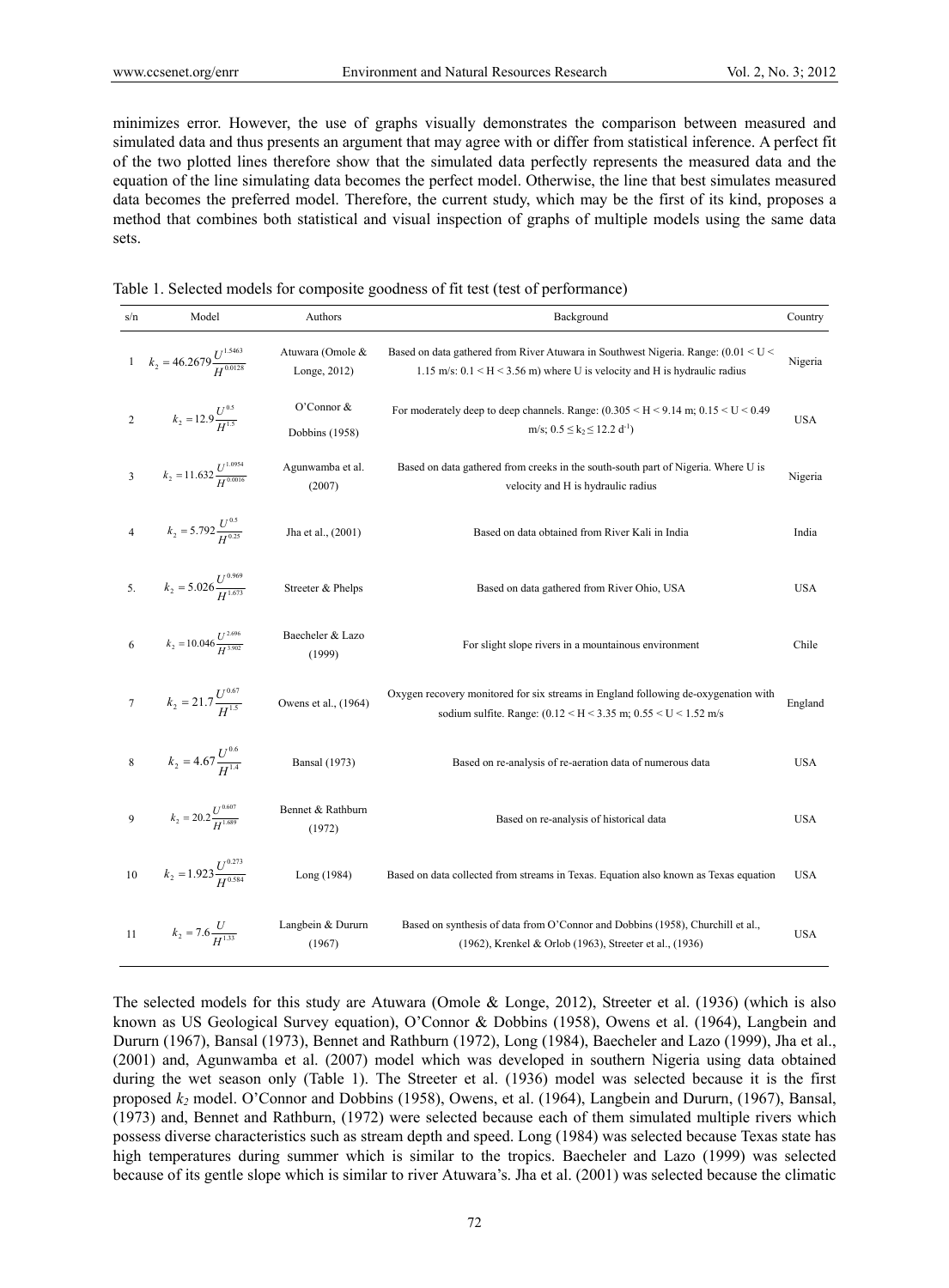conditions in western Uttar Pradesh in India where the model was developed is similar to river Atuwara environ (Yadav et al., 2008). Finally, Agunwamba et al. (2007) was selected because it was developed in Nigeria also.

## **2. Materials and Methods**

Three data sets obtained from river Atuwara were used for the analysis. The data sets were obtained in March and July 2009 as well as January 2010. The March and January data represented data taken during the dry season while July data represented data during the peak of wet season when there is high dilution of pollutant load. January was the most critical period because of the dry weather flow which is characterized by low stream velocity and discharge. All effluent discharges into the river body at this time have maximum impact because of the low dilution of pollutant concentration. Detailed discussion on how the data sets were obtained and how Atuwara model was developed are fully discussed in Omole and Longe (2012). Selection of the best model from among existing models for river Atuwara, which is the focus of this study, was based on criteria such as availability in literature, the similarity of model parameters, stream geometry, stream speed, the type of climate from which model was developed, and the robustness of analysis that led to the development of the model. Other model specific factors for choosing the test models are summarized in Table 1.

## *2.1 Theoretical Concept*

The efficiency of a model can be defined as its ability to adequately predict observed data with minimal error. The best model is therefore deemed as having the best goodness of fit (Berthouex & Brown, 2002; Montgomerry & Runger, 2003; Chatterjee & Hadi, 2006). Goodness of fit can be categorized into two. These are statistical goodness of fit and graphical goodness of fit (Montgomerry & Runger, 2003; Omole, 2011). The former is based on an array of statistically determined error parameters such as estimated variance (standard error), sum of squares of regression (SSR); coefficient of determination  $(R^2)$ ; adjusted coefficient of determination (Adj.R<sup>2</sup>) and root mean square error (RMSE). Furthermore, statistical error parameters such as SE, SSE, SSR, and RMSE whose values are closer to 0 indicate a better fit. Also, models with higher values of statistical parameters such as  $R^2$  and Adjusted  $R^2$  indicate better fit (Runger & Montgomery, 2003). The graphical goodness of fit is based on visual inspection which could be a subjective but nonetheless highly useful tool. This is because a model could have minimum error and still be visually non-predictive (Montgomery & Runger, 2003). In order to compare the predictive capacity of eleven  $k_2$  models, the statistical goodness of fit of each model is determined using the procedure described in the flowchart (Figure 1).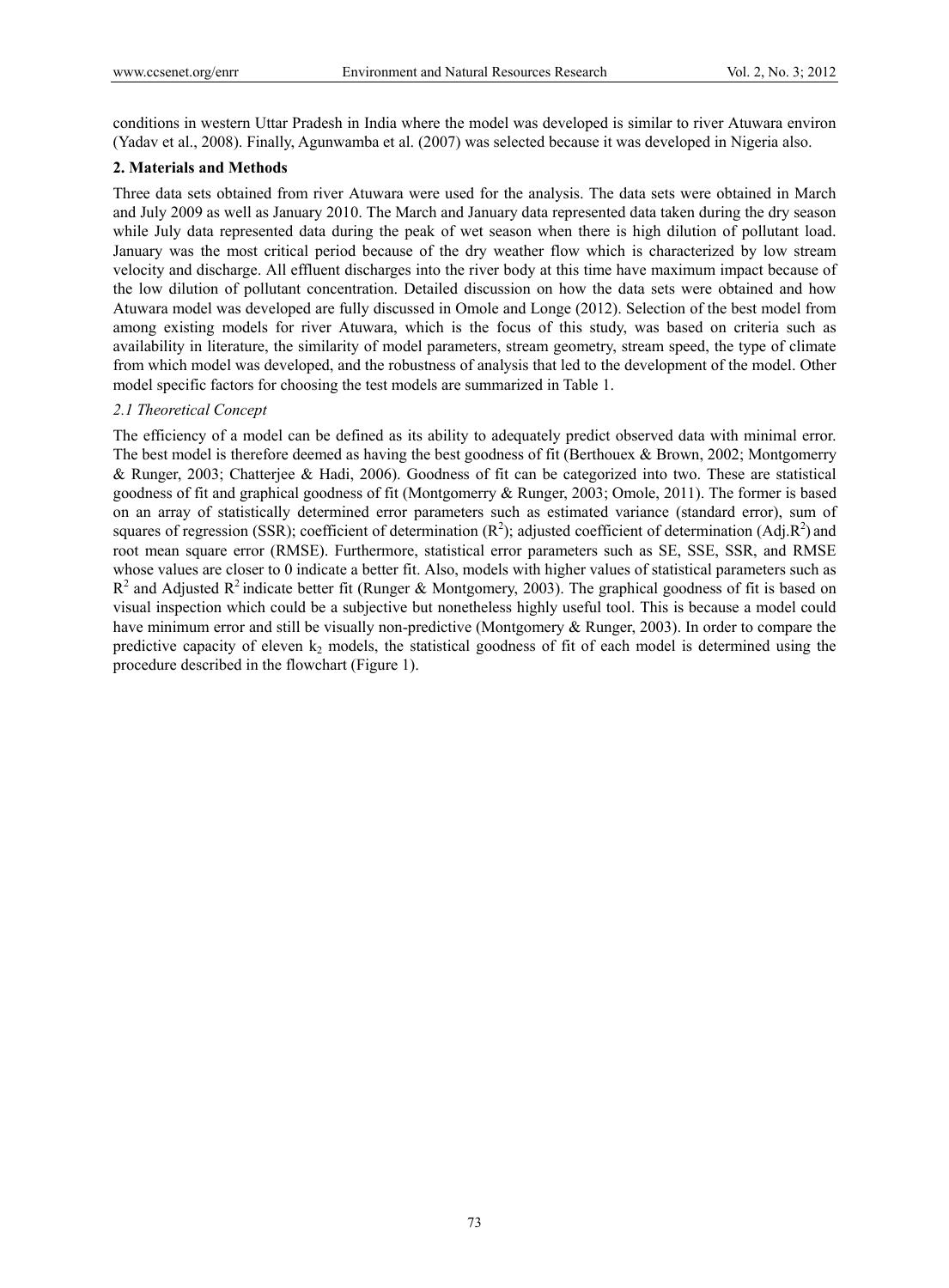

Figure 1. Flowchart showing the progression of the statistical analysis

#### *2.2 Procedure for the Composite Goodness of Fit*

The statistical values and graphs are the input data for the composite goodness of fit procedure described by the algorithm stated below (Lines 1-3 of data structure). The procedure operates by adapting the Likert scale system of weight allocation (Page-Buchi, 2003; Uebersax, 2006; Longe, Longe, & Ukpebor*,* 2009) to statistical and graphical input data (Steps 4, 6, 8, 10, 12 and 15). For the statistical input data, the error term for the best model is expected to be the least. Therefore, the model with the minimum error is allocated the highest weight, *n*. Likewise, the best model is expected to have the highest value of coefficient of determination. Therefore, the highest weight is allocated to the model with the highest  $R^2$  or Adjusted  $R^2$ . For the graphical input data, the weights are allocated by inspection. The response trend line that best imitates the measured data trend line is allocated the highest weight. If two models display the same statistical value or trend line, the same values are allocated to them. However, the value of weight that may be allocated to the next model will be *m-j*, where *m* is the weight value shared by two or more models and *j* is the number of models that share the value. Another sensitive part of the composite goodness of fit is the allocation of importance to the statistical and graphical components of the composite goodness of fit (Steps 16-22 of the algorithm). For this study, equal importance was given to them therefore each carried a 50% cumulative weight in the final analysis (Steps 25-26).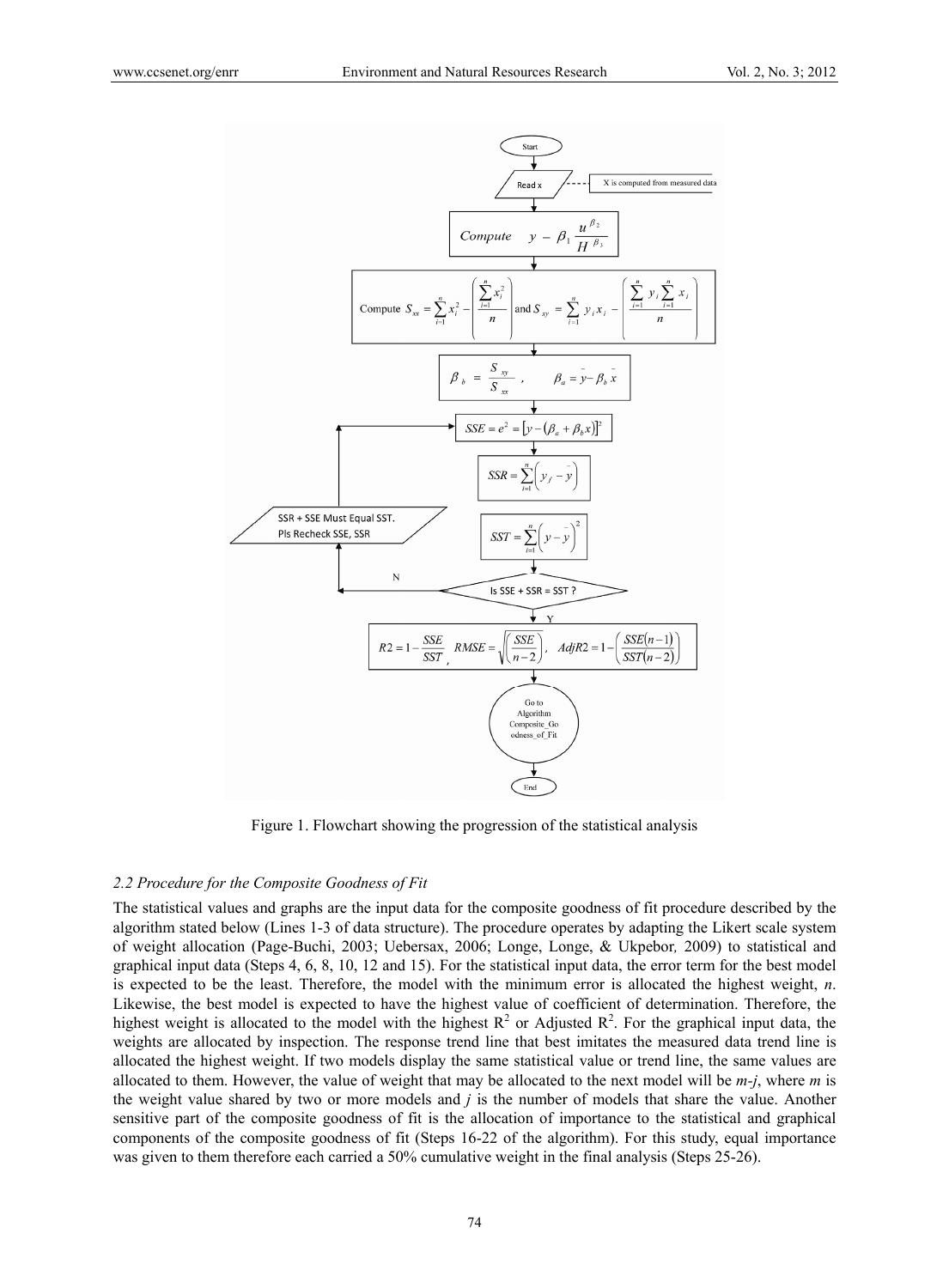## **Data Structure**

1. Stat: array of records: Each record has 14 fields

Fields in a record: Type, SSE, SSR, RMSE, R2, SSEW, SSRW, RMSEW, R2W, ADJR2 ADJR2W, SUMOFALL, Wsfactor, Wgfactor

2. Graph: array of records: Each record has 3 fields

Fields in a record: Type, Weight, Wgfactor

3. Merge: array of of records: Each record has 2 fields

Fields in a record: Type, Overallweight

# **ALGORITHM OF COMPOSITE\_GOODNESS\_OF\_FIT**

| STEP 1:                    | Initialize Stat, Graph, Merge                 |
|----------------------------|-----------------------------------------------|
| STEP 2:                    | For $i = 1$ to 11                             |
| Begin                      |                                               |
|                            | Stat[i]. Type = i; //model name $1, 2, 3  11$ |
| Compute                    |                                               |
| Stat[i].SSE;               |                                               |
| Stat[i].SSR;               |                                               |
| Stat[i].RMSE;              |                                               |
| Stat[i].R2;                |                                               |
| Stat[i].ADJR2;             |                                               |
| End                        |                                               |
| STEP 3:                    | Sort Stat in ascending order of Stat.SSE      |
| STEP 4:                    | For $i = 1$ to 11                             |
| Begin                      |                                               |
|                            | Assign weight to Stat[i].SSEW;                |
|                            | //highest weight to least value of SSE        |
| End                        |                                               |
| STEP 5:                    | Sort Stat in ascending order of Stat.SSR      |
| STEP 6:                    | For $i = 1$ to 11                             |
| Begin                      |                                               |
|                            | Assign weight to Stat[i].SSRW;                |
|                            | //highest weight to least value of SSR        |
| End                        |                                               |
| STEP 7:                    | Sort Stat in ascending order of Stat.RMSE     |
| STEP 8:                    | For $i = 1$ to 11                             |
| Begin                      |                                               |
|                            | Assign weight to Stat[i].RMSEW;               |
|                            | //highest weight to least value of SSE        |
| End                        |                                               |
| STEP 9:                    | Sort Stat in ascending order of Stat.R2       |
| STEP 10: For $i = 1$ to 11 |                                               |
| Begin                      |                                               |
|                            | Assign weight to Stat[i].R2W;                 |
|                            | //highest weight to highest value of R2       |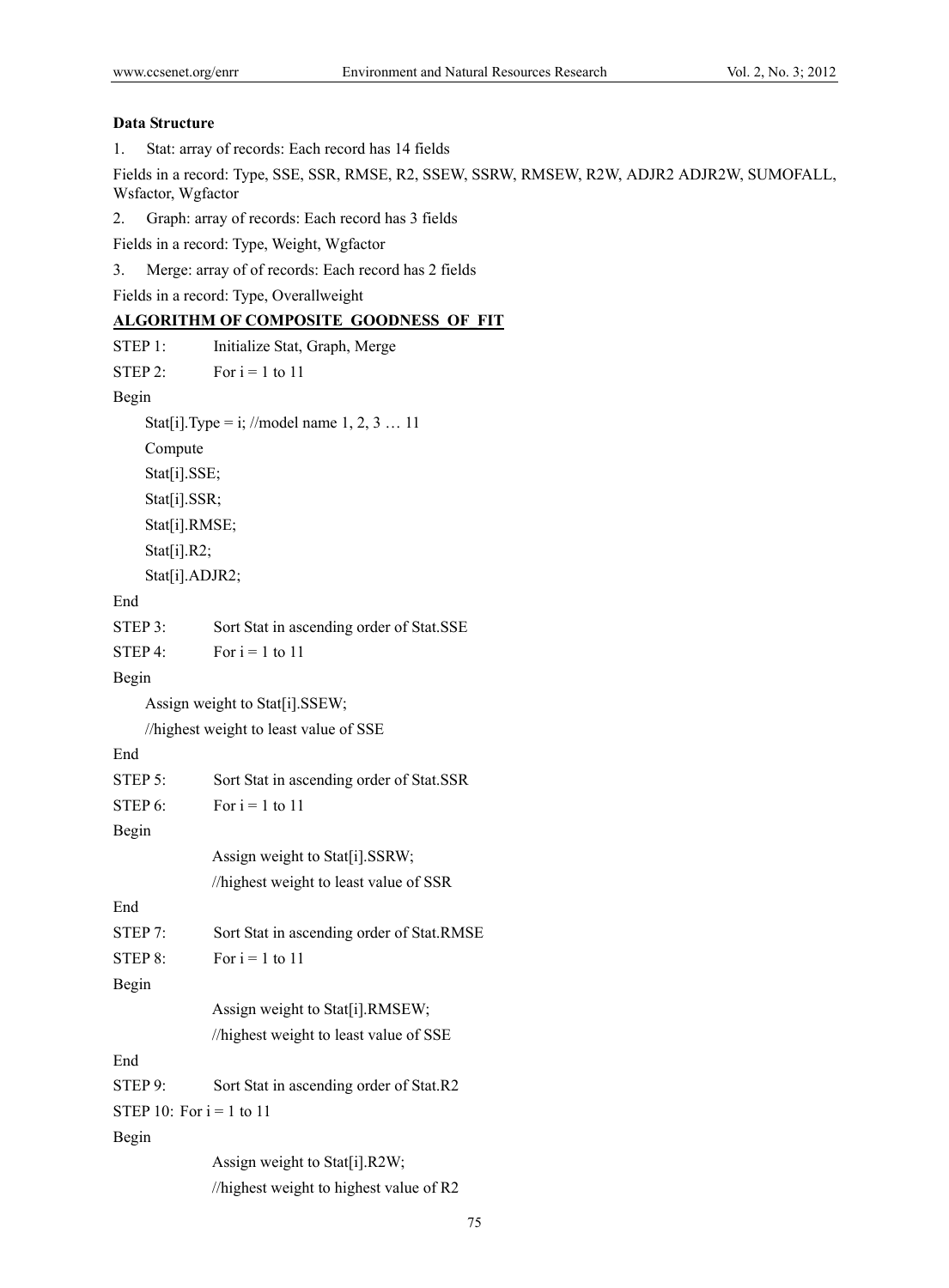| End             |                                                                                      |
|-----------------|--------------------------------------------------------------------------------------|
| <b>STEP 11:</b> | Sort Stat in ascending order of Stat.AdjR2                                           |
| <b>STEP 12:</b> | For $i = 1$ to 11                                                                    |
|                 | Begin                                                                                |
|                 | Assign weight to Stat[i].AdjR2W;                                                     |
|                 | //highest weight to highest value of AdjR2                                           |
|                 | End                                                                                  |
|                 | STEP 13: For $i = 1$ to 11                                                           |
|                 | Begin                                                                                |
|                 | Stat[i].SUMOFALL=Stat[i].SSEW+Stat[i].SSRW+Stat[i].RMSEW+Stat[i].R2W+Stat[i].AdjR2W; |
| End             |                                                                                      |
|                 | STEP 14: Sort Stat in descending order of Stat.SUMOFALL                              |
|                 | //the model in Stat[1]. Type is the best model                                       |
|                 | STEP 15: For $i = 1$ to 11                                                           |
|                 | Begin                                                                                |
|                 | Graph[i]. Type = i; //model name                                                     |
|                 | Print "Enter graphical weight for model %d: "i;                                      |
|                 | Input Graph[i]. Weight;                                                              |
|                 | End                                                                                  |
| <b>STEP 16:</b> | Print "Enter Graphical Percentage:"                                                  |
| <b>STEP 17:</b> | Input N1                                                                             |
| <b>STEP 18:</b> | Print "Enter Statistical Percentage:"                                                |
| <b>STEP 19:</b> | Input N2                                                                             |
| <b>STEP 20:</b> | Print "Caution: N1+N2 should be equal to 100"                                        |
| <b>STEP 21:</b> | N <sub>1</sub><br>$gfactor =$<br>100                                                 |
| <b>STEP 22:</b> | N <sub>2</sub><br>$sfactor =$<br>100                                                 |
| <b>STEP 23:</b> | For $i = 1$ to 11                                                                    |
|                 | Begin                                                                                |
|                 | $Graph[i].Wgfactor = gfactor * Graph[i].Weight;$                                     |
|                 | Stat[i].Wsfactor = sfactor * Stat[i].SUMOFALL;                                       |
| End             |                                                                                      |
| <b>STEP 24:</b> | Sort Stat in ascending order of Stat. Type                                           |
| <b>STEP 25:</b> | For $i = 1$ to 11                                                                    |
| Begin           |                                                                                      |
|                 | $Merge[i].Type = i;$<br>//model name                                                 |
|                 | Merge[i].Overallweight = Stat[i].Wsfactor+Graph[i].Wgfactor;                         |
| End             |                                                                                      |
| <b>STEP 26:</b> | Sort Merge in descending order of Merge.Overallweight                                |

//the first i.e. Merge [1]. Type is the best overall model having combine Stat & Graph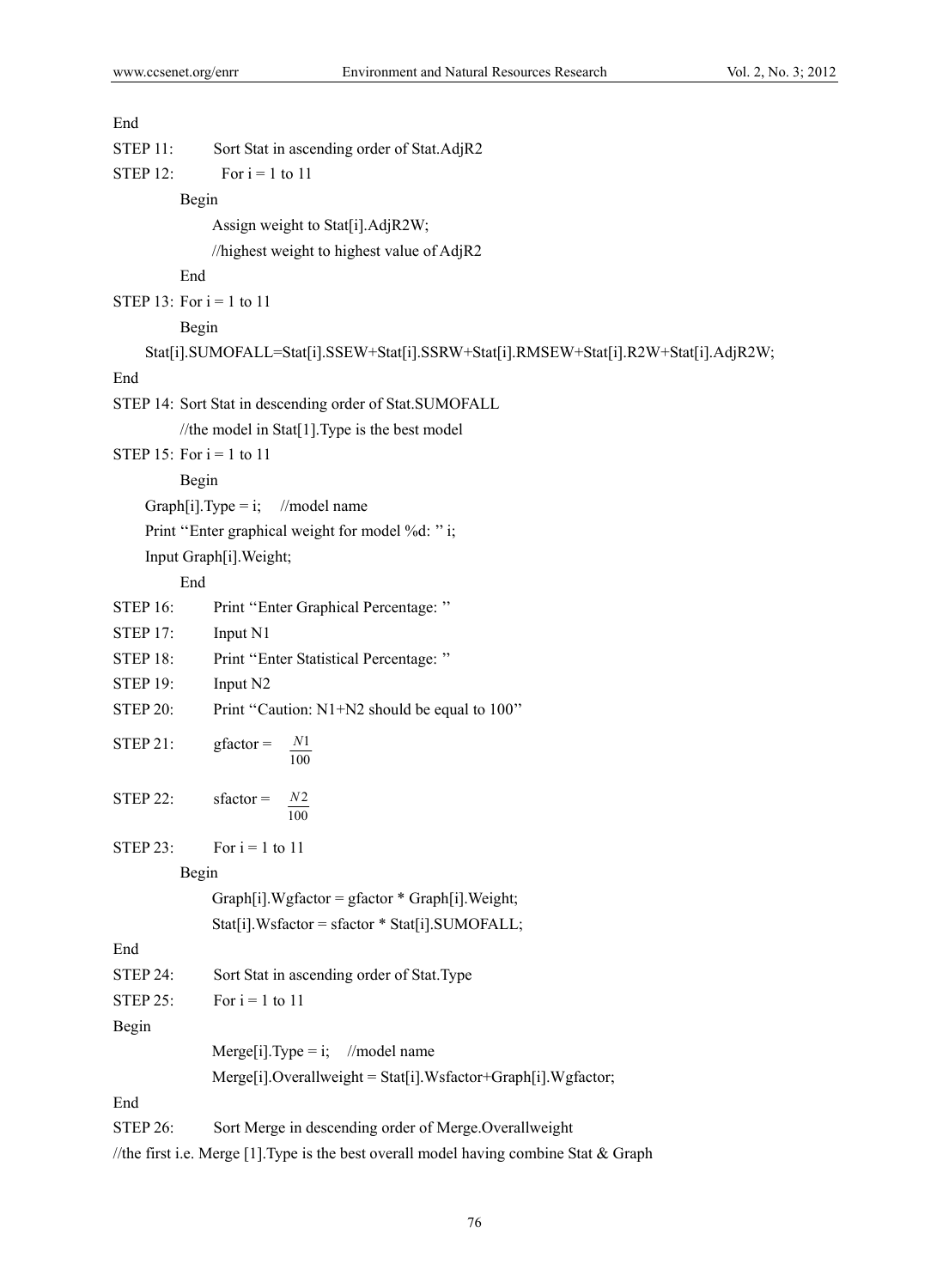## **3. Results and Discussion**

#### *3.1 Statistical Analysis*

Subsequent to the statistical analysis of data, all the pre-selected models were ranked according to how well they minimized error and maximized fit. Models which performed better were allocated the higher scores (Table 2). The ranking was done for each data set and then combined to find an average score which was then converted to percentages in the last row of Table 2. Results show that each data set presented fluctuations in ranking for most of the models but a few of the models had consistently high scores. The fluctuations were expected considering that the different data represented extreme weather conditions. Regardless, the most representative model is expected to have high rankings in both wet and dry seasons. The combined assessment of the three data sets showed that best ranking model is Long (1984) and this is closely followed by Bansal (1973) model, Streeter et al. 1936, and Agunwamba et al. (2007) in that order. Atuwara model ranked eighth in the cumulative statistical analysis. The unique feature of the two top ranking models is the fact that both were developed using data from multiple streams (Table 1). This further buttress the fact that empirical models developed from particular streams may not necessarily be the most representative model for that stream.

| Table 2. Statistical goodness of fit using January, March and July data |  |  |  |  |
|-------------------------------------------------------------------------|--|--|--|--|
|                                                                         |  |  |  |  |

|                          | Atuwara w O'Connorw Agunwambaw Jha w Streeter w Baechelerw Owens w Bansal w Bennet w Long w Langbein w |            |     |                                  |      |  |                              |                                                              |      |                                |      |              |     |
|--------------------------|--------------------------------------------------------------------------------------------------------|------------|-----|----------------------------------|------|--|------------------------------|--------------------------------------------------------------|------|--------------------------------|------|--------------|-----|
| January Data             |                                                                                                        |            |     |                                  |      |  |                              |                                                              |      |                                |      |              |     |
| $SSE =$                  | 129.29 8 6785.58 4                                                                                     |            |     | 16.573 1017.99 9759.2331         |      |  |                              | 5 169141 1 43299.1 2536.633                                  |      | 725186.9 3 8.432 11 545.872 6  |      |              |     |
| $SSR =$                  | 22.2823 8 391.431 4                                                                                    |            |     | 2.1175 91.167 1070.90248         |      |  |                              | 5 24793.2 1 3231.22 2 34.516                                 |      | 71714.05 3 0.2908 11 52.1983 6 |      |              |     |
| $R2 =$                   | 0.14701 11 0.05454 2                                                                                   |            |     | 0.1133 90.061 40.085411          |      |  |                              | 7 0.12784 10 0.06944 60.06043                                |      | 30.06372 5 0.0333              |      | 1 0.08728 8  |     |
| $RMSE=$                  | 2.93587 8 21.269 4                                                                                     |            |     | 1.0511 101.095 9 7.11446         |      |  | 5 106.189 1 53.7271 25.98127 |                                                              |      | 740.9772 3 0.7498 11 6.03253 6 |      |              |     |
| Adj. $R2=$               | 0.09014 11 -0.00849 2                                                                                  | $0.0542$ 9 |     | 0 40.024438                      | 7    |  |                              | 0.0697 10 0.00741 6-0.0022                                   |      | 3 0.0013 5-0.0311              |      | 1 0.02643 8  |     |
| <b>TOTAL SCORE</b>       | 46<br>16                                                                                               |            | 47  | 36                               | 29   |  | 23                           | 18                                                           | 27   | 19                             | 35   |              | 34  |
| March Data               |                                                                                                        |            |     |                                  |      |  |                              |                                                              |      |                                |      |              |     |
| $SSE =$                  | 1201.37 5 1320.76 4                                                                                    |            |     | 91.114 928.01 10174.5671         |      |  | 7 3794.77 3 6178.08 1129.361 |                                                              |      | 84221.66 2 3.818 11 229.133 6  |      |              |     |
| $SSR =$                  | 27.3381 5 85.2295 4                                                                                    |            |     | 1.2952 90.168 116.101995         | 8    |  | 107.48 3 343.823 16.13083    |                                                              |      | 7241.447 2 0.1718 10 6.55914 6 |      |              |     |
| $R2 =$                   | 0.02225 3 0.06062 11                                                                                   |            |     | 0.014 20.006 10.033774           |      |  | 6 0.02754 4 0.05272 90.04525 |                                                              |      | 8 0.0541 10 0.0431             |      | 7 0.02783 5  |     |
| $RMSE=$                  | 8.94937 5 9.38354 4                                                                                    |            |     | 2.4646 91.367 103.411423         |      |  | 7 15.9055 3 20.2946 12.93667 |                                                              |      | 816.7763 2 0.5045 11 3.90839 6 |      |              |     |
| Adj. $R2=$               | $-0.04293$ 3 $-0.0020111$                                                                              |            |     | $-0.0517$ 2 $-0.06$ 1 $-0.03064$ |      |  |                              | $6 -0.0373 +0.01043 +9 -0.0184$                              |      | 8 -0.009 10-0.0207             | 7    | $-0.037$ 5   |     |
| <b>TOTAL SCORE</b>       | 21<br>34                                                                                               |            | 31  | 33                               | 34   |  | 17                           | 21                                                           | 39   | 26                             | 46   |              | 28  |
| July Data                |                                                                                                        |            |     |                                  |      |  |                              |                                                              |      |                                |      |              |     |
| $SSE =$                  | 4843.94 1 50.254 5                                                                                     |            |     | 249.58 221.45 711.21727          |      |  |                              | 9 20.0913 8 151.538 37.46274 10130.324 4 0.7124 11 32.8521 6 |      |                                |      |              |     |
| $SSR =$                  | 4.05001 1 0.55222 4                                                                                    |            |     | 0.3763 50.088 70.087571          |      |  |                              | 8 0.00136 11 1.6657 20.08055                                 |      | 91.45062 3 0.0065 10 0.21255 6 |      |              |     |
| $R2 =$                   | 0.00084 2 0.01087 10                                                                                   |            |     | 0.0015 30.004 40.007746          |      |  |                              | 6 6.80E-05 1 0.01087 100.01068                               |      | 80.01101 11 0.009              |      | 7 0.00643 5  |     |
| $RMSE=$                  | 17.9702 1 1.83037 5                                                                                    |            |     | 4.079 21.196 70.864765           |      |  |                              | 9 1.15733 8 3.17844 30.70535 102.94758 4 0.2179 11 1.47991 6 |      |                                |      |              |     |
| Adj. $R2=$               | $-0.06578$ 2 $-0.0550710$                                                                              |            |     | $-0.0651$ 3 $-0.06$ 4 $-0.0584$  | 6    |  |                              | $-0.0666$ 1-0.05507 10-0.0553                                |      | 8-0.0549 11-0.0571             |      | $7 -0.05985$ |     |
| TOTAL SCORE =            | 7<br>34                                                                                                |            | 15  | 29                               | 38   |  | 29                           | 28                                                           | 45   | 33                             | 46   |              | 28  |
| <b>AVERAGE SCORE FOR</b> |                                                                                                        |            |     |                                  |      |  |                              |                                                              |      |                                |      |              |     |
| THREE MONTHS=            | 25<br>28                                                                                               |            | 31  | 22                               | 34   |  | 23                           | 22                                                           | 37   | 26                             | 42   |              | 30  |
| <b>AVERAGE SCORE FOR</b> |                                                                                                        |            |     |                                  |      |  |                              |                                                              |      |                                |      |              |     |
| THREE MONTHS (%) =       | 7.8<br>8.8                                                                                             |            | 9.7 | 6.9                              | 10.6 |  | 7.2                          | 6.9                                                          | 11.6 | 8.1                            | 13.1 |              | 9.4 |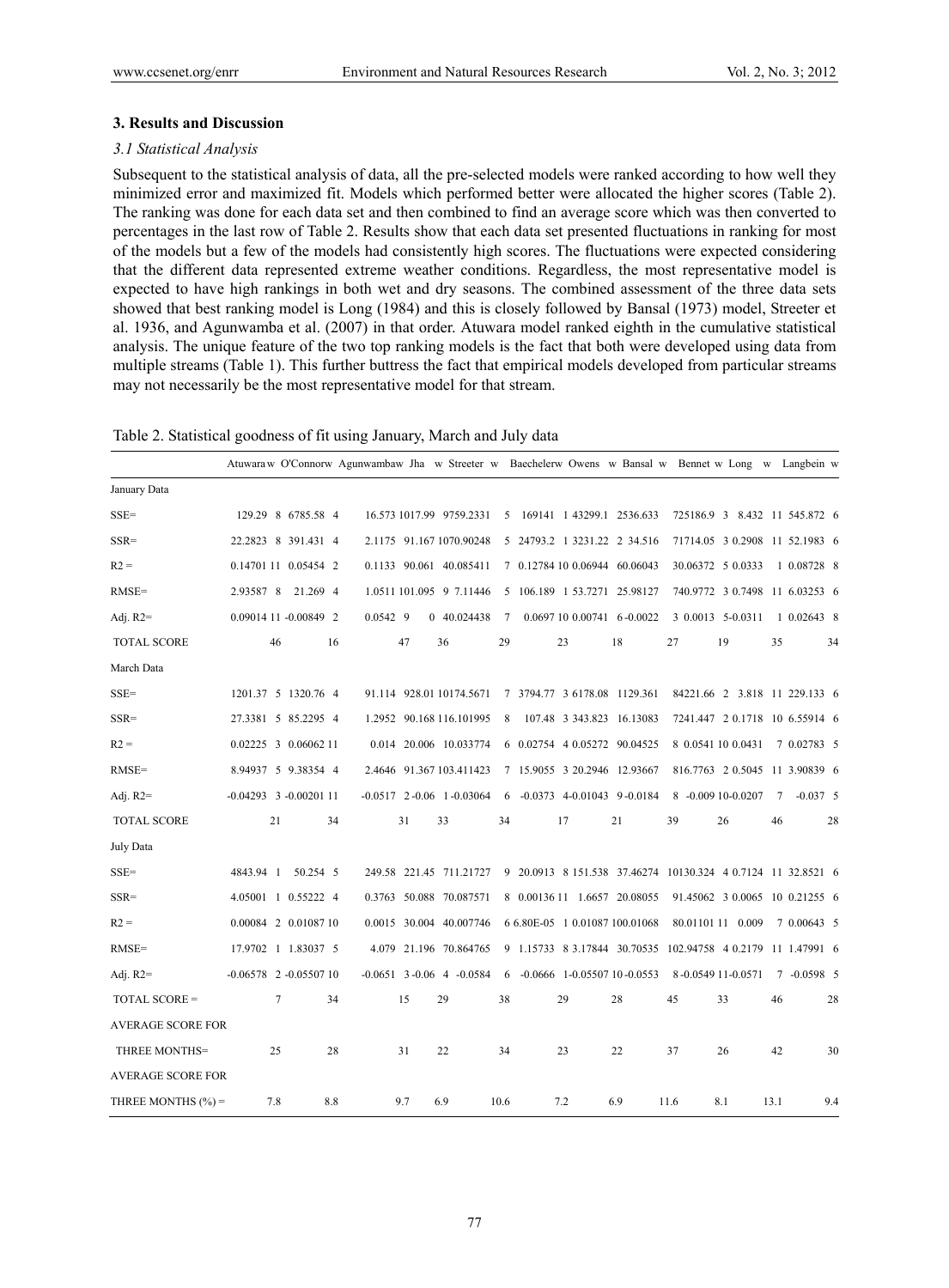

Figure 2. Plot of individual  $k_2$  models against measured  $k_2$  data gathered in January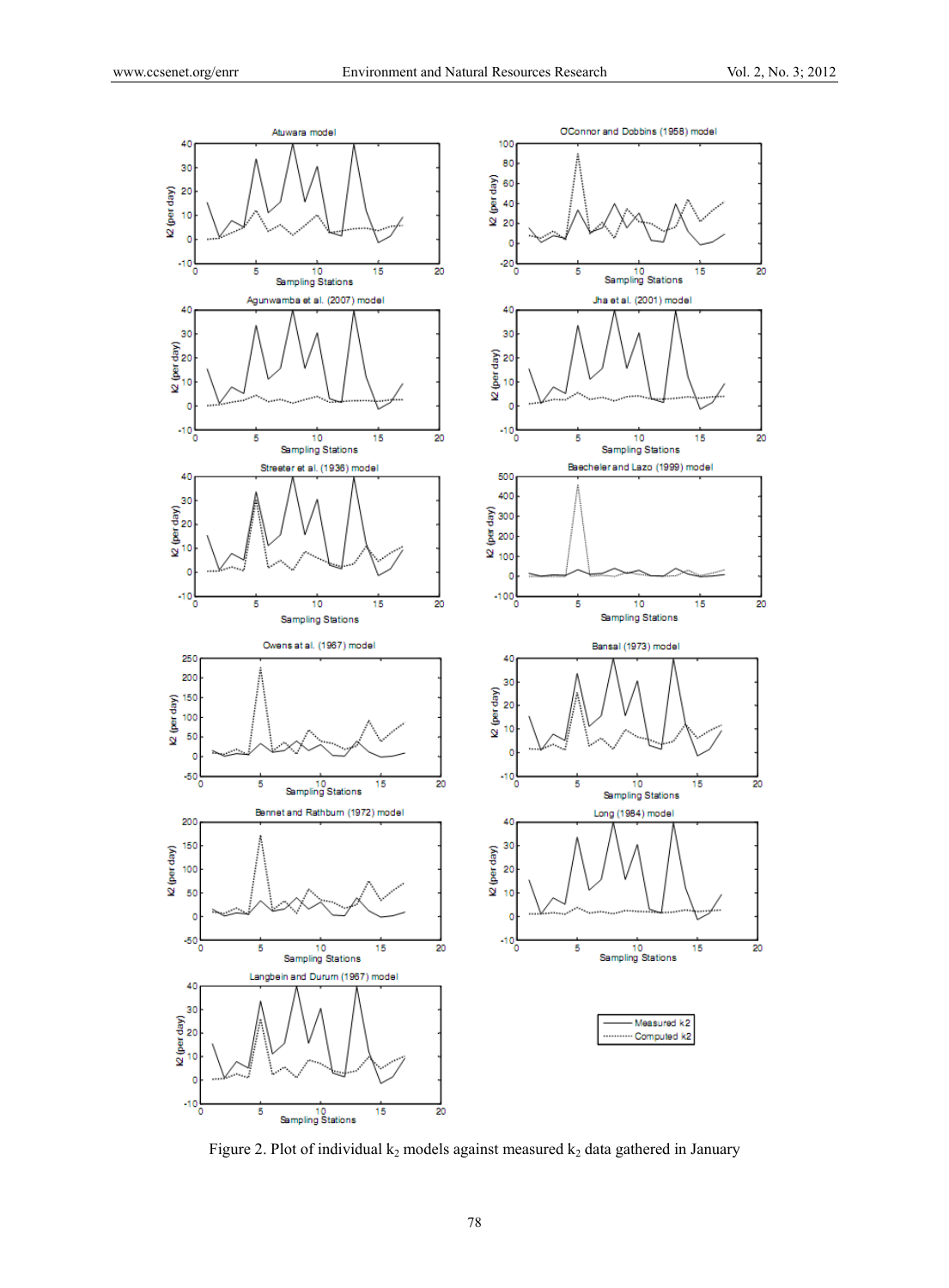

Figure 3. Plot of individual  $k_2$  models against measured  $k_2$  data gathered in March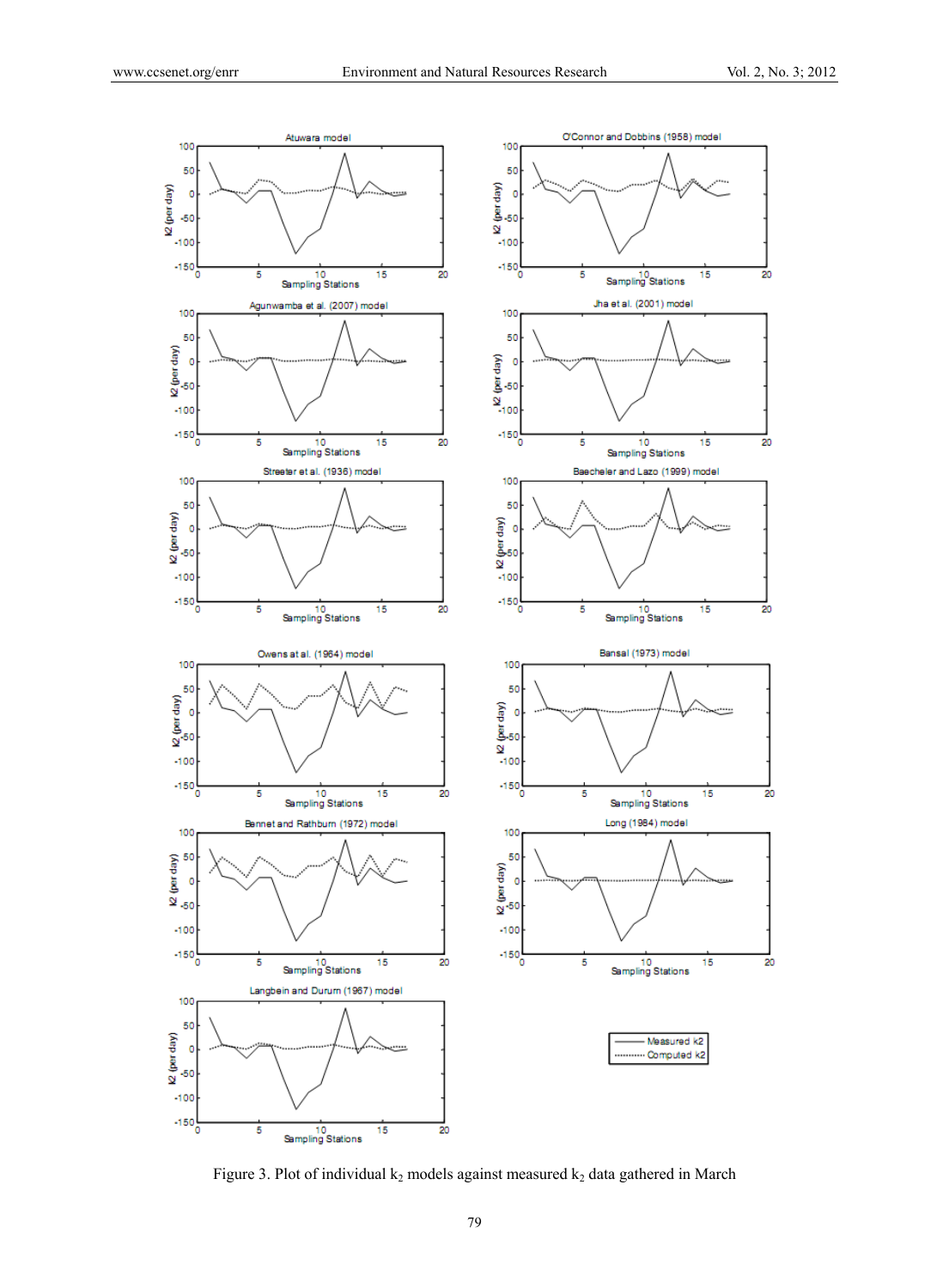

Figure 4. Plot of individual  $k_2$  models against measured  $k_2$  data gathered in July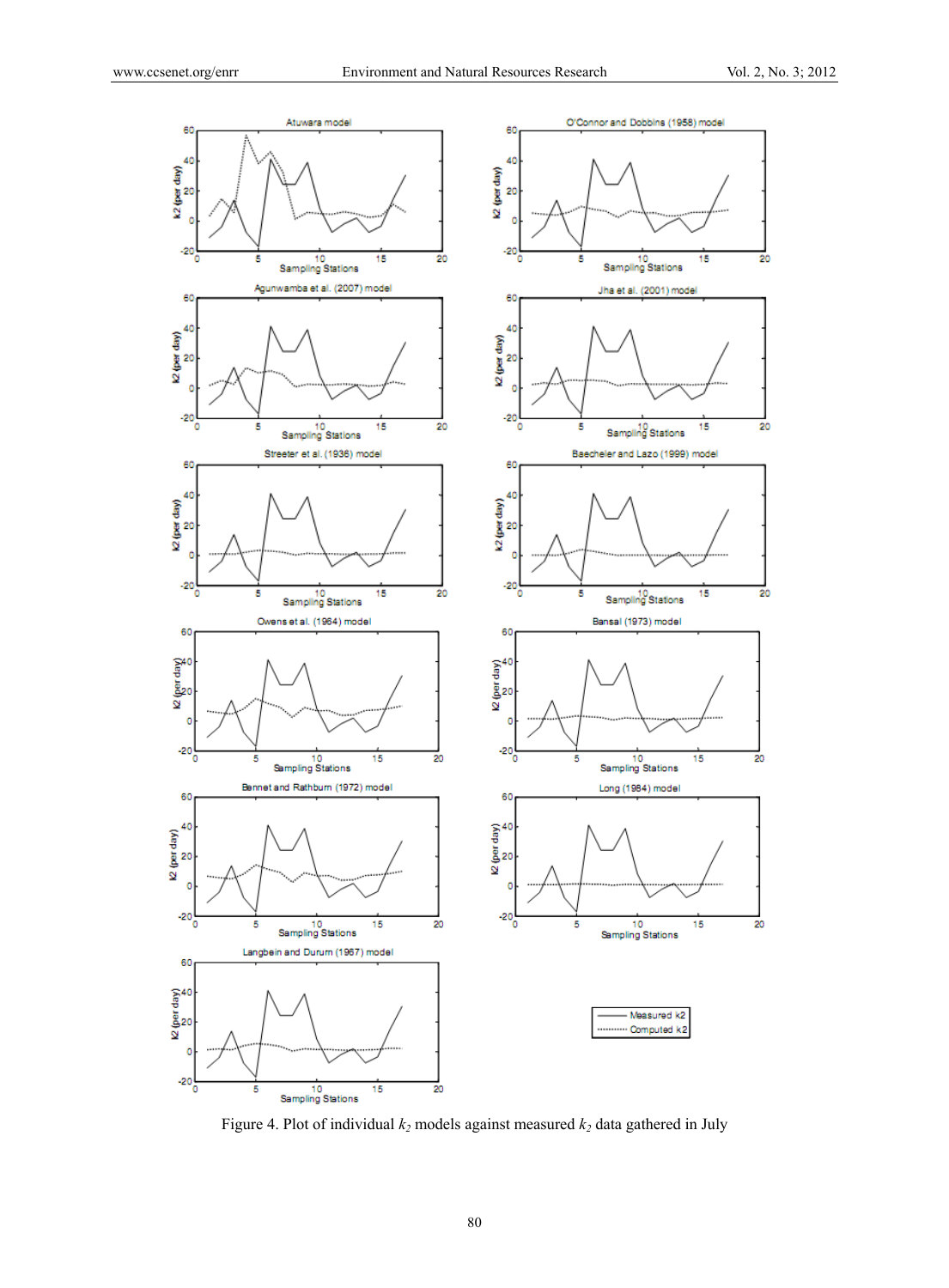## *3.2 Graphical Inspection and Analysis*

Following the visual inspection of Figures 2-4 which represent the three different data sets, the models were again ranked according to how well the trend lines fit the measured data for each data set by allocating the highest scores to the model with the best fit (Table 3). Worthy of note is that some of the models displayed the same fit within a data set. Such cases attracted the same weight allocation. Like in the statistical analysis, all the scores for the three data sets were combined to produce a ranking for all the models in percentages. The combined values for the three data sets suggest that the models with the best fit were Owens et al. (1964) and Bennet and Rathburn (1972) while O'Connor and Dobbins (1958) model ranked third and Atuwara model ranked fourth (Table 3). Worthy of note is that the four top ranking models in the graphical analysis were completely different from the four top ranking models in the statistical analysis category. This confirms that graphical analysis may not necessarily produce the same results as statistical analysis even though both are very important. It should be noted however that just like in the statistical analysis, the three top ranking models in the graphical analysis were also developed from data gathered from multiple streams (Table 1). This again lends credence to the theory that models developed by using data from single streams may as well be a waste of resources and energy as they may not compete favorably with models developed using multiple data from different streams.

#### *3.3 Composite Goodness of Fit*

The summary of values from statistical (Table 4, last row) and graphical analyses (Table 3, Row 5) were again combined on an equal percentage basis to give a final model ranking. Results suggest that the model with the least error and best visual representation of data is O'Connor and Dobbins (1958) model (Table 4). The second ranking model following the composite goodness of fit test is Bennet & Rathburn (1972) and the fifth ranking model is Atuwara. The four top ranking models (Table 4) were all developed using data from multiple locations (Table 1) which again shows that making use of data from multiple streams has a direct positive impact on the model performance. Furthermore, results demonstrated that even though Long (1984) model ranked best following statistical analysis, it did not give a corresponding graphical prediction of measured data (Table 4). In fact, it performed least in graphical analysis as it gave a flat horizontal line in nearly all the graphical plots (Figures 2-4). This therefore suggests that using statistical analysis alone in the selection of reaeration coefficient models or comparing the model with just one or two other models as is common in literature is not the best practice.

|                                     |                          | MODEL RANKING IN ORDERMODEL RANKING IN ORDER |                                       |  |  |
|-------------------------------------|--------------------------|----------------------------------------------|---------------------------------------|--|--|
| s/nMODEL                            | <b>PERFORMANCE</b><br>OF | <b>FOROF</b><br>PERFORMANCE                  | FORAVERAGE SCORE FOR STAT & GRAPH (%) |  |  |
|                                     | STATISTICAL ANALYSIS     | <b>GRAPHICAL ANALYSIS</b>                    |                                       |  |  |
| 1 O'Connor and Dobbins (1958) model | 6 <sup>th</sup>          | $3^{\text{rd}}$                              | 11.1                                  |  |  |
| 2 Bennett and Rathburn (1972) model | 7 <sup>th</sup>          | 1 <sup>st</sup>                              | 11.0                                  |  |  |
| 3 Owens et al., (1964) model        | $10^{\text{th}}$         | 1 <sup>st</sup>                              | 10.4                                  |  |  |
| 4 Bansal (1973) model               | 2 <sup>nd</sup>          | 6 <sup>th</sup>                              | 9.9                                   |  |  |
| 5 Atuwara model                     | 8 <sup>th</sup>          | 4 <sup>th</sup>                              | 9.6                                   |  |  |
| 6 Streeter et al., (1936) model     | $3^{\text{rd}}$          | 6 <sup>th</sup>                              | 9.4                                   |  |  |
| 7 Langbein and Dururn (1967) model  | 5 <sup>th</sup>          | 5 <sup>th</sup>                              | 9.2                                   |  |  |
| 8 Agunwamba et al., (2007) model    | 4 <sup>th</sup>          | 6 <sup>th</sup>                              | 8.9                                   |  |  |
| 9 Long (1984) model                 | 1 <sup>st</sup>          | 11 <sup>th</sup>                             | 7.5                                   |  |  |
| 10 Jha et al., (2001) model         | $10^{\text{th}}$         | 9 <sup>th</sup>                              | 7.3                                   |  |  |
| 11 Baecheler and Lazo (1999) model  | 9 <sup>th</sup>          | $10^{\text{th}}$                             | 6.0                                   |  |  |

#### Table 4. Order of composite goodness of fit

## **4. Conclusion**

The analysis of data collected from River Atuwara in Nigeria using eleven different reaeration coefficient models generated results which suggested that the development of a new reaeration coefficient model for every stream may not necessarily be the best approach in stream DO deficit modeling in terms of cost and model performance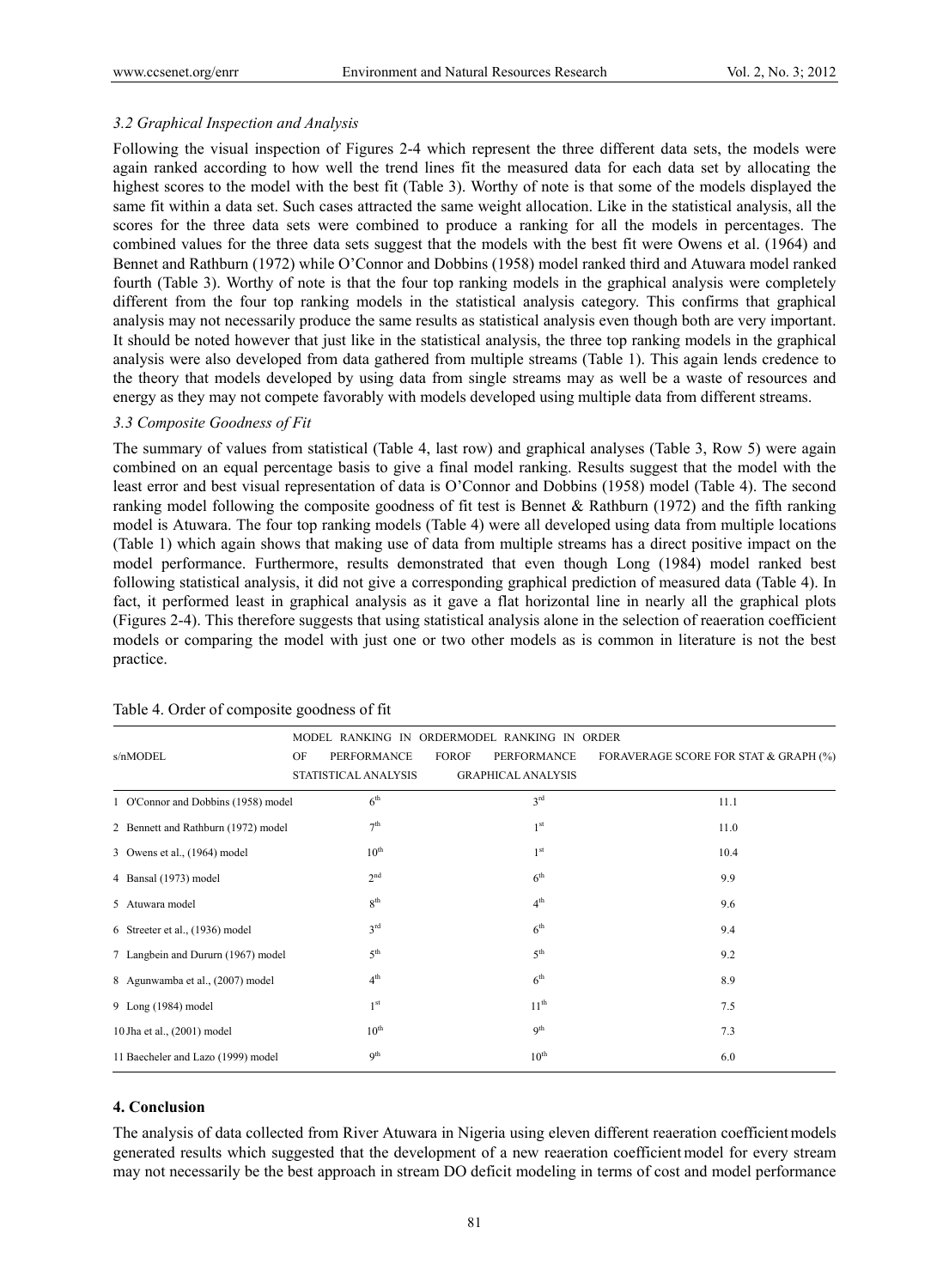efficiency. Although Atuwara and Agunwamba et al. (2007) models, which were developed in the Nigerian environment, performed relatively well in the statistical and graphical analyses, O'Connor and Dobbins displayed more remarkable performance which suggests that it could be safely deployed in DO deficit modeling studies on River Atuwara. The selection of a few models out of the several existing models using the composite goodness of fit approach may provide a cheaper and better alternative than the traditional model development approach. Hence, detailed information on the design of existing and future models should be given prominence in scientific publications so as to aid future researchers in short-listing the most suitable models for use in other environments. Furthermore, the study pointed out that the conventional practice of basing scientific inferences on statistical analyses while relegating graphical analyses to complementary status may not yield the most objective inference. Although, graphical analysis is subjective in approach, this study has proposed a way to assess it quantitatively thus making it a very important tool in the selection of models with the best fit.

#### **Acknowledgements**

This research was supported by the International Foundation for Science (IFS), Stockholm, Sweden, through a grant to the author. Mr. A.G. Musa is appreciated for assisting in generating the algorithm while Professor E.O. Longe of the University of Lagos is acknowledged for his scientific advice.

#### **References**

- Agunwamba, J. C., Maduka, C. N., & Ofosaren, A. M. (2007). Analysis of pollution status of Amadi creek and its management. *J. of Water Supply: Research and Technology-AQUA, 55*(6), 427-435.
- Baecheler, J. V., & Lazo, O. L. (1999). Evaluation of water quality modeling parameters: reaeration coefficient. IAHR, Madrid.
- Bansal, M. K. (1973). Atmospheric reaeration in natural streams. *Wat. Res. Bull. 11*, 491-504. http://dx.doi.org/10.1111/j.1752-1688.1975.tb00702.x
- Bennett, J. P., & Rathburn, R. E. (1972). Reaeration in open channel flow. Professional paper 737. USGS, Reston, VA.
- Berthouex, P. M., & Brown, L. C. (2002). *Statistics for environmental engineers.* (2nd ed.). Lewis Publishers.
- Chapman, D. (1996). Water quality assessments. A guide to the use of biota, sediments and water in environmental monitoring, (2nd ed.). UNESCO/WHO/UNEP, Chapman & Hall, London.
- Chatterjee, S., & Hadi, A. S. (2006). Regression analysis by example (4th ed.). John Wiley and Sons, New Jersey, USA. http://dx.doi.org/10.1002/0470055464
- Jha, R., Ojha, C. S. P., & Bhatia, K. K. S. (2001). Refinement of predictive reaeration equations for a typical India river. *Hydrological Processes, 15*(6), 1047-1060. http://dx.doi.org/10.1002/hyp.177
- Langbein, W. B., & Dururn, W. H. (1967). The aeration capacity of streams. Circular S42. U.S. Geological Survey, Reston, VA.
- Lin, S. D., & Lee, C. C. (2007). Water and Wastewater Calculations Manual. McGraw Hill Companies Inc., USA.
- Long, E. G. (1984). Letter to Ray Whittmore of Tufts University from Texas department of Water Resources.
- Longe, E. O., & Omole, D. O. (2008). Analysis of Pollution Status of River Illo, Ota, Nigeria. *The Environmentalist, 28*, 451-457. http://dx.doi.org/10.1007/s10669-008-9166-4
- Longe, E. O., Longe, O. O., & Ukpebor, E. F. (2009). People's perception on household solid waste management in Ojo Local Government Area in Nigeria. *Iran Journal of Environmental Health Science and Engineering. 6*(3), 209-216.
- Montgomerry, D. C., & Runger, G. C. (2003). *Applied statistics and probability for engineers.* (3rd ed.). John Wiley and Sons, N.Y.
- O'Connor, D. J., & Dobbins, W. E. (1958). Mechanisms of reaeration of natural streams. *ASCE Trans, 153*, 641.
- Omole, D. O., Adewumi, I. K., Longe, E. O., & Ogbiye, A. S. (2012). Study of Auto Purification Capacity of River Atuwara in Nigeria. *International Journal of Engineering and Technology, 2*(2), 229-235.
- Omole, D. O., & Longe, E. O. (2012). Reaeration Coefficient Modeling: A Case Study of River Atuwara in Nigeria. *Research Journal of Applied Sciences Engineering and Technology, 4*(10), 1237-1243.